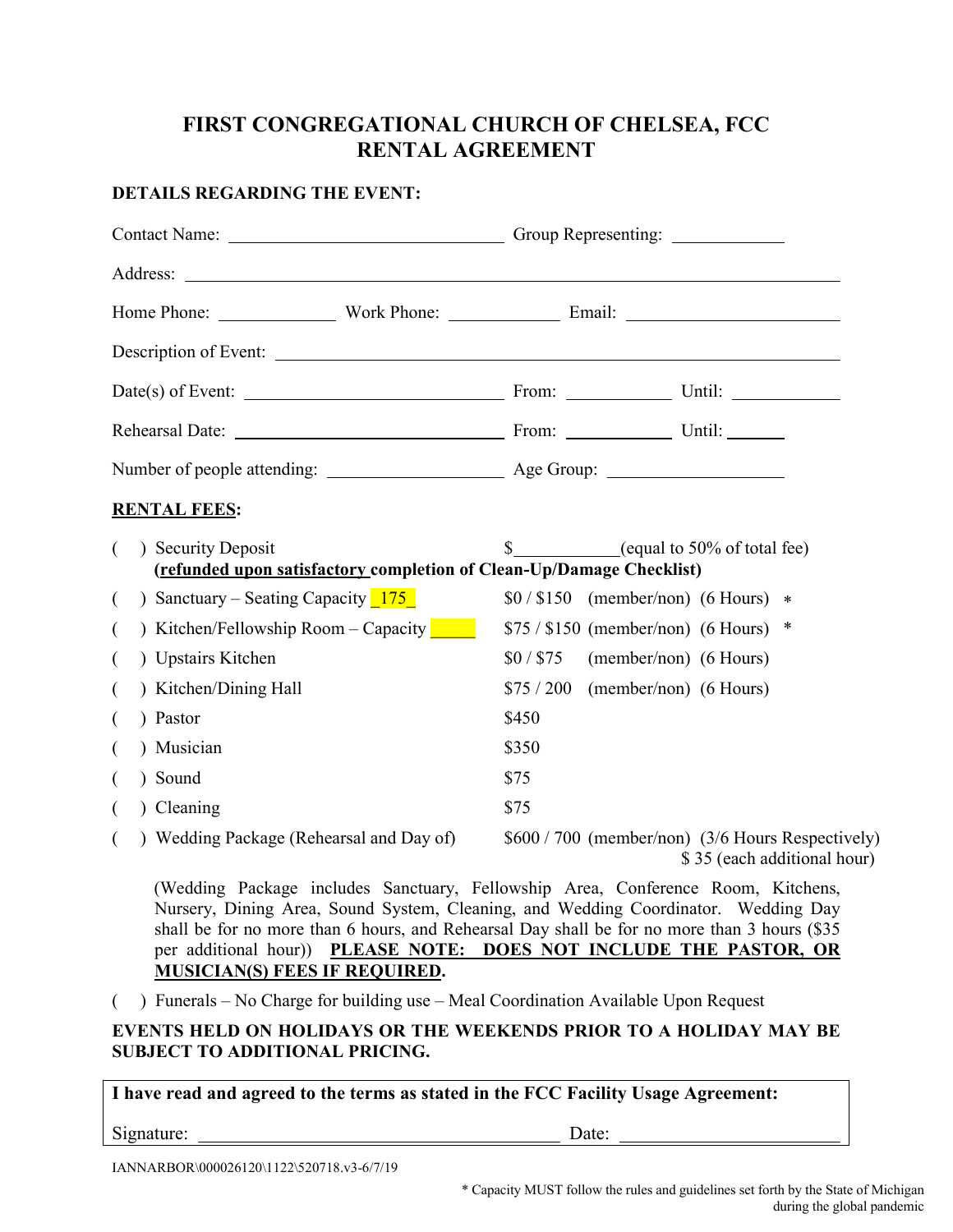# **FIRST CONGREGATIONAL CHURCH OF CHELSEA, UCC FACILITY USAGE AGREEMENT**

### **All users must adhere to the following policies and procedures:**

# **Building Use/Approval Process:**

1. First Congregational Church of Chelsea, United Church of Christ ("FCC") reserves the right to refuse rental of building spaces to organizations and persons who are not in sympathy with FCC's principles and values.

2. Renter(s) agrees that they will not assign or sublet the premises or any portion thereof to another person or persons.

3. No food or beverages are allowed in the sanctuary.

## **Reservation/Damage Deposit**

1. This contract must be completed and returned with a *separate* damage deposit which is equal to 50% of the total rental fee  $(\$$  ) before the desired date(s) will be confirmed. Payments are to be payable to "First Congregational Church of Chelsea". Give an estimated number of persons you expect to attend; more up-todate numbers may be submitted a week before the contracted date(s). Should the final "in attendance" guest count be larger than estimated, we will do all that we can to accommodate them. An additional charge based on the number of extra guests may be charged. The damage deposit is refundable on a conditional basis.

Full payment of the rental fee is required no later than thirty (30) days prior to the event. *If the event will be held within 30 days of* 

#### *booking, the entire amount is due at the time the reservation is made.*

2. If a scheduled user cancels, for any reason, within 30 days of the event, \$50 of the original deposit will be forfeited. The ability to reschedule an event is based on availability of the facilities.

3. At the conclusion of the event, any damage, clean-up and/or overtime charges will be deducted from the deposit. The entire deposit is available for return if the post-event walk-through is satisfactory to FCC (Refer to Facility Rental Check-Out Form). Refunds (if applicable) will be issued at the end of the month in which the rental occurred. Any charges beyond the deposit are the responsibility of the reserving party and will be billed within ten (10) working days after the event.

# **Event Supervision:**

1. FCC Staff have access to all building spaces at all times.

2. A member of FCC's staff (or volunteer) must be on site at all times during any building use. The staff person is responsible to unlock the FCC building and also to lock the facility up after the event if finished. The staff person will be on site to answer any questions that arise, monitor the event to ensure that FCC's regulations are being followed, and to also ensure that areas not rented remain secure.

# **Applicable Laws And Rules:**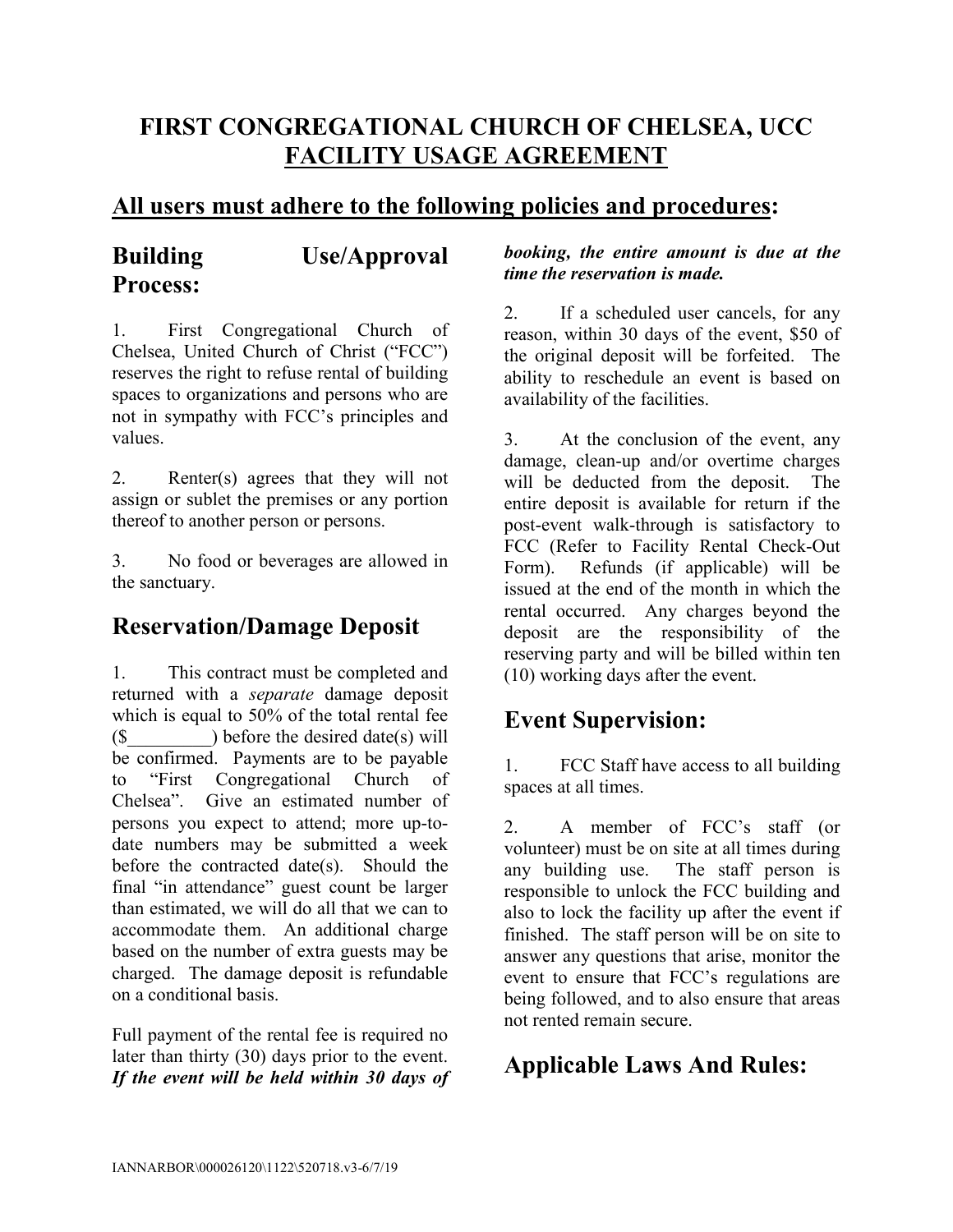All events should conform to basic sense of decorum and values consistent with the usage of church property and basic community moral standards. The scheduled renter agrees to comply with all laws, ordinances, and rules of FCC, the City of Chelsea, the State of Michigan, and the United States. This includes:

 **Drugs and Alcoholic Beverages Prohibition:** No alcoholic beverages are allowed on the premises. The usage, sale or possession on church premises of alcohol, controlled substances, or any drug not medically authorized is strictly prohibited. *Possession of alcohol or controlled substances will result in immediate termination of the event and loss of deposit and all fees*.

 **No Smoking** is allowed inside of or within 30 feet of the outer entryways to the FCC building.

 **Alteration and Decorations:** Renter will not alter, modify, move or remove any part of the structure or its furnishings and appurtenances. Decorations will not be attached to the wall, windows, or light fixtures. No nails, tape or other devices that pierce or stick to the surface may be used while decorating the interior or exterior of this historic building. Glitter, confetti, sand, rice, fresh flower petals, or any substance that causes litter, stain, and/or debris inside the facility or on the grounds is prohibited.

 **Tampering with the fire system or fire-fighting equipment** is not allowed. This includes blocking exit doors and tampering with any alarm system.

 **Parking in Handicapped, Service or Fire Lanes Prohibition:** Parking along roads or in the service or fire lanes on the church grounds is not allowed. Fire lanes must remain clear and free of all vehicles except emergency vehicles at all times. Handicapped parking is available only to those with the appropriate license tag or

temporary designation issued by the State of Michigan.

 **Restriction on use of Fire or Flame:** No acts or performances will be staged on which fires or flames are involved. Open flame is strictly prohibited by fire code. Enclosed votives, tea lights, floating candles, and chafing dishes are acceptable. Pillar or taper flame must be enclosed by hurricane glass or other approved enclosures.

**❖** Noise Limitations: All users should keep the noise associated with their event at a level that is respectful of our church neighbors as well as other events happening at the same time in the church.

 **FCC Property:** There is to be no personal use of the FCC office equipment and/or FCC personal property. No long distance telephone calls are to be made. The musical instruments (piano, organ, drum, and/or any part of the sound system, etc.) may not be moved or used without permission. No church equipment or property may be removed from the building.

*Violation of these rules may result in a minimum assessment of \$250.00 and/or an additional damage/cleaning fee.*

## **Liability For Loss/Damage**

1. Renters who expect more than people must obtain General Liability Insurance of at least \$1,000,000 which FCC is listed as "additional insured" party. Renter must provide the church office with a certificate of Insurance prior to the event. Doors will not be open if the office does not receive the certificate.

2. Renter shall indemnify and hold FCC harmless from any liability resulting from any and all claims, demands, suits or other action arising from the renter's use of the facility.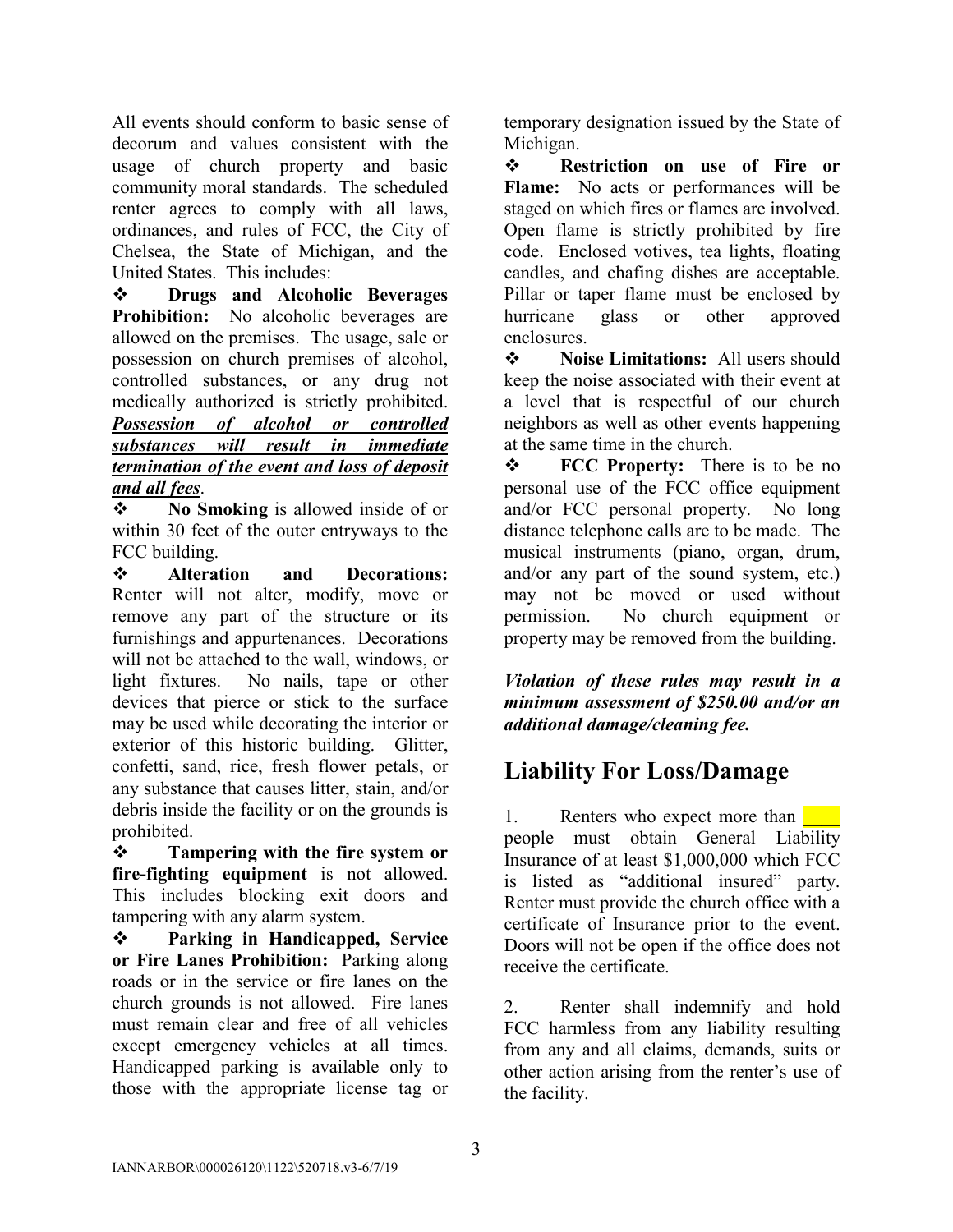3. FCC is not responsible for lost, stolen or damaged items belonging to a scheduled event, including but not limited to, items belonging to any participant attending such event.

## **Parking**

All scheduled users are expected to do their best to limit the impact of event parking on the surrounding residential neighborhood by providing appropriate maps or directions and by encouraging event attendees to park in designated municipal parking areas.

# **Set-Up/Clean-Up**

- a. Renter is responsible for all set-up and clean up. All trash or recyclables must be disposed of in appropriate outdoor receptacles.
- b. Any and all left over food must be removed from the premises.
- c. Renter is responsible to make sure that all rooms are left in the same state as when their group arrived.

# **Deliveries**

Whenever a function requires delivery of goods to FCC, the person or group hosting the activity must have a representative present to receive and secure the goods. The Church cannot accept responsibility for receiving, storing or securing goods. Doors will open 30 minutes prior to the event unless other arrangements have been made. Vendors (florist, bakery, etc.) may arrive no earlier than two hours before the contracted start time of your event. All other arrangements are subject to additional charges. Please notify your vendors of the set-up time in advance.

## **Nursery**

Nursery room is free with any rental. You will need to provide your own Childcare. Renter is responsible for minors in attendance. It is strongly suggested that minors be supervised at all times, with at least 2 adults, and no adult is to be alone with a minor at any time.

# **Kitchen Usage**

We have two full Kitchens (one upstairs and one downstairs) equipped with refrigerators, electric (upstairs) and 2 gas (downstairs) stoves/ovens, microwaves, coffee urns, 10 cup coffee pot (upstairs), and prep counters (downstairs). **The kitchen(s) MUST BE LEFT CLEAN!**

Renter is responsible for clean-up of the kitchen area. This includes washing all dishes, pots and pans, serving pieces, etc.

- a. All counters and equipment should be wiped down and sanitized.
- b. All trash and recycling should be disposed of in the appropriate outdoor receptacles.
- c. Any and all left over food must be removed from the premises.
- d. The kitchen floors should be swept and mopped (if necessary) with cleaning supplies kept in the kitchen janitorial closet.